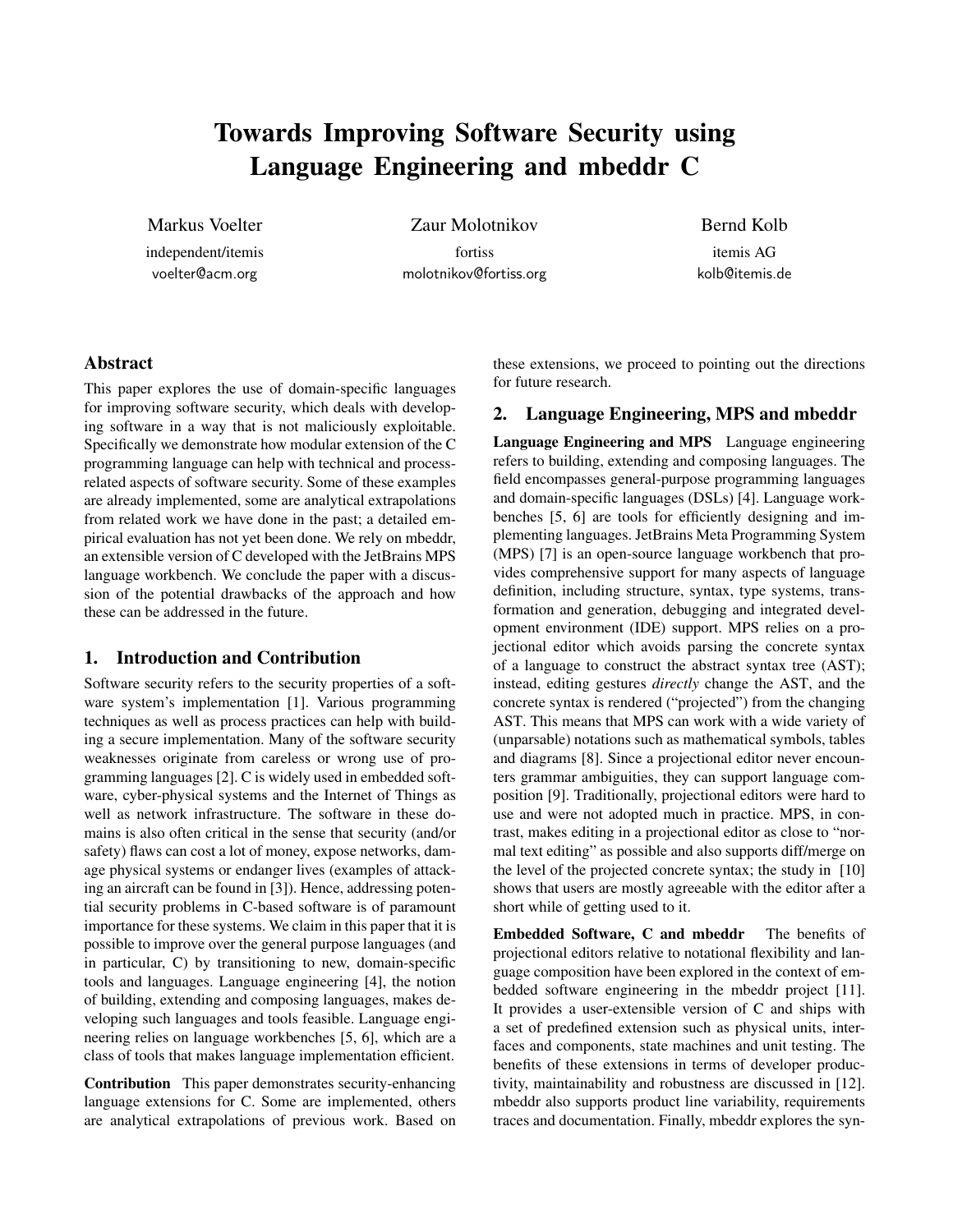ergies between language engineering and formal verification by providing domain-specific verifications [13]. mbeddr is an open-source project licensed under the Eclipse Public License. It is currently being used in several commercial development projects and forms the basis for a future controls engineering product by Siemens PLM Software.

Modular Language Extension The extensions provided by mbeddr are modular, in the sense that the base language (C in our case) is extended with additional language concepts *without invasively changing* the base language. We call such extensions modular language extensions (MLEs); they include concrete syntax, type system, execution semantics as well as IDE support. They can also be seen as little embedded DSLs. We rely on MLEs in this paper to add securityrelevant language abstractions to mbeddr. [4, 14] and [15] provide details on building MLEs in MPS.

# 3. Language Engineering and Security

Developing secure software relies on techniques and process. Techniques (Section 3.1) refers to the languages, architectures and tools used to implement a software system. Different choices may make it more or less easy to build secure systems. C is a problematic language for secure systems because programs written in C are prone to low-level mistakes that can be exploited maliciously. Its low abstraction level also makes it hard to analyze. Process (Section 3.2) refers to the practices employed to build the system [16]: reviews, education of the developers and a strong test and verification culture are ingredients of a process that can lead to more secure software. We now explore the potential benefits of language engineering, MPS and mbeddr for both aspects.

# 3.1 Techniques

In this subsection we describe how extensible languages and language workbenches can be utilized to enhance software security by, for example, adding additional markup and checks to the source code, using higher level abstractions that prevent users from getting low-level details wrong or by changing the semantics of existing constructs in a way that makes the binary more secure.

Code Markup and Checking Code markup refers to annotations that are added to the code to express additional semantics. Checks associated with these annotations verify the semantics. One example is the support for physical units in mbeddr. Types and literals can be annotated with units, and the type system then checks for the correct use of units in expressions and assignments:

```
int16/m/dAlt = cur-yalt - prev-yalt;int8/s/ dTime = cur->time - prev->time;
        Error: type int16 /s \cdot m^(-1)/ is not a subtype of int16 /mps/
cur->vSpeed = dTime / dAlt;
```
mbeddr's units do not directly focus on security, instead they address correctness and robustness (the Mars Climate Orbiter crashed in 1999 due to a unit mismatch [17]). However, a similar approach can be used for security. Consider a system that deals with sensitive data. The data can exist in encrypted or unencrypted forms  $(d_e \text{ and } d_u)$ . The software system is correspondingly structured into a non-secure and a secure part  $(P_n$  and  $P_s$ ). For security, it is crucial that no unencrypted data is in the non-secure part  $(d_u \notin P_n)$  and that data is encrypted as it moves from  $P_s$  to  $P_n$ . A set of annotations on types, variables and modules similar to physical units can be used as the basis for data flow checks that verify these properties.

Straightforward Language Extension MLEs extend existing languages with additional, first-class language constructs in a modular way; they include syntax, type system, semantics and IDE support. An example for a securityrelevant MLE is the trysequentially statement (which is part of the mbeddr tutorial). It can be used to address the goto fail bug found in Apple SSL implementation in 2014 (https://gotofail.com/).

```
trysequentially {
  validateStep1(data, ...);
  validateStep2(data, ...);
  validateStep3(data, ...);
} on fail (errorcode) {
  handleFailedValidation(data, errorcode, ...);
}
```
trysequentially invokes a sequence of functions, each returning an error code. If a function returns a non-zero value (i.e., reports an error), the trysequentially branches to the error handler. This is a higher-level version of the following C-level idiom:

```
if (validateStep1(data, ...) != 0) goto fail;
if (validateStep2(data, ...) != 0) goto fail;
if (validateStep3(data, ...) != 0) goto fail;
fail: handleFailedValidation(data, errorcode, ...);
```
Apple's goto fail had a superfluous, unconditional goto statement; this prevented the correct validation of SSL certificates. Since the idiomatic C code is automatically generated from the more intentional and less error-prone trysequentially, fewer coding mistakes can happen, thereby improving security. All of mbeddr's existing MLEs (for unit tests, physical units, interfaces and components and state machines) represent direct language support for lowerlevel C idioms, thereby improving robustness and security by reducing the risk of mistakes in the lower level details.

We find another example to apply MLEs in Amazon's s2n TLS library (https://github.com/awslabs/s2n) They use macros like the following one extensively:

#define GUARD(x) **if** ((x)<0) return -1

The problems here are typical for macros. For example, the definition can be changed externally and it will not be prevented by an IDE: GUARD( do\_something ) + 1; will return 0 in the case of failure. Using a language extension instead of a macro, an IDE can restrict the way the extension is used and prevent such problems.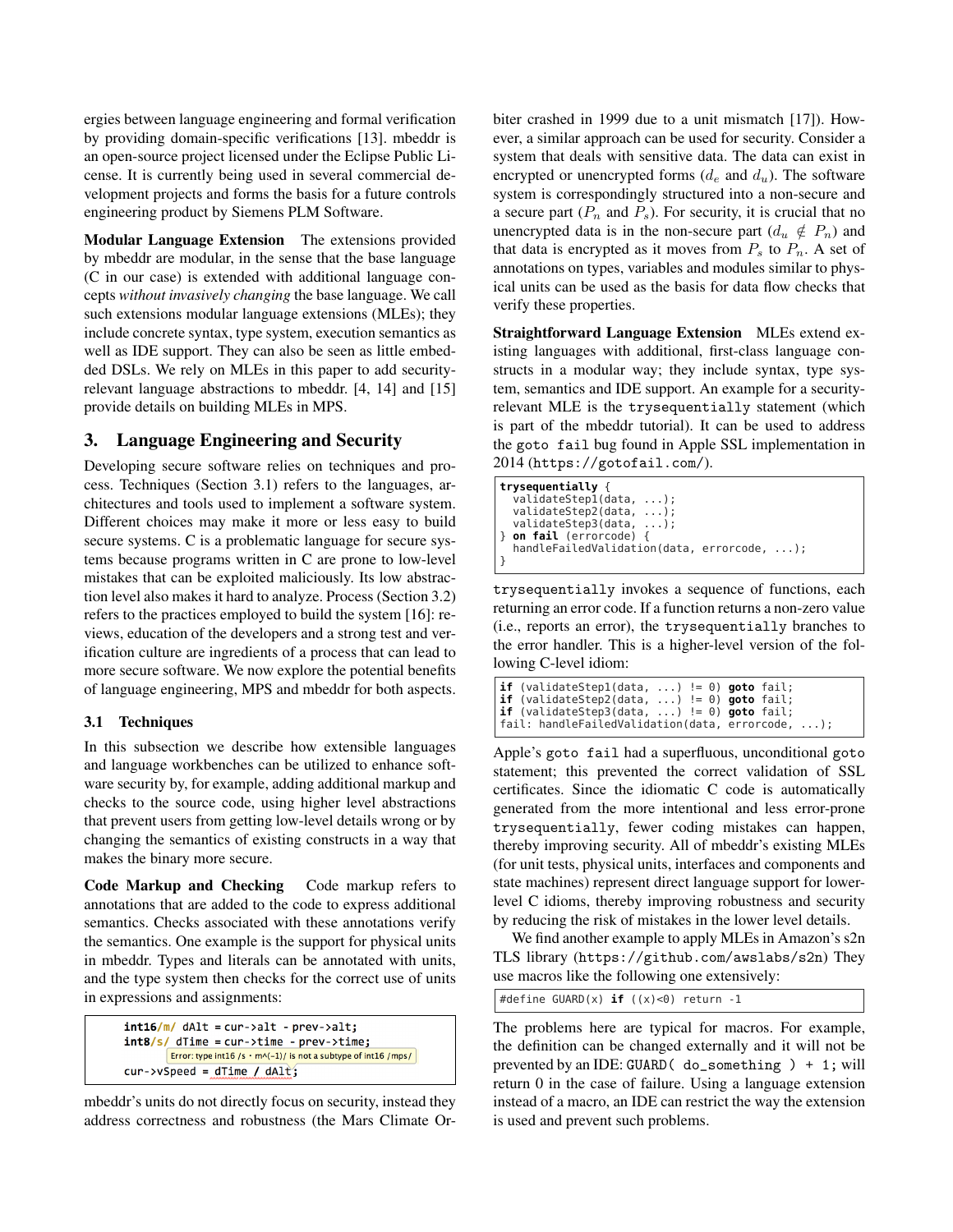The second problem of this macro is typical for macros that contain a return statement. Before returning from a function one should deallocate all the resources allocated in the function. However, the return statement in the macro can lead to dangling resources. Using language engineering, this problem can be solved in various ways. One could prevent the use of return statements in macros, or one could require to put resource deallocation code into a separate block which is then generated to be executed with every return statement (similar semantics to smart pointers).

Adapting Semantics The semantics of existing language are changed to make them more secure. Consider a system that works with secret keys. Likely, the key is itself encrypted (as  $k_{enc}$ ), but to work with the key, it has to be available in the clear as  $k_{clr}$ . For the software to be secure, it is important that  $k_{clr}$  is kept in memory only when absolutely necessary. Consider the following code:

```
char* encryptData(char* k_enc, char* data) {
    char k_clr[256];
    decryptKey(k_enc, k_clr);
    char* encryptedData = // encrypt with k_clr
    return encryptedData;
}
```
At the end of this function, the k\_clr local variable becomes invalid by moving the stack pointer, but the memory allocated on the stack still contains the actual data and can potentially be exploited. To avoid this, the semantics of C should be changed in the following way: memory used by local variables that leave their block should automatically be zeroed. This can be achieved easily by a transformation that inserts zeroing code for each local variable at the end of a block. Optionally, these semantic changes can be combined with code markup (discussed above). For example, instead of performing the zeroing globally, it can be limited to functions that are annotated as secure or to local variables that are marked as secure. In embedded systems, this may be important to avoid unacceptable performance overhead.

A related feature is the prevention of writing this variable to disk as part of paging. Operating systems provide APIs to mark memory areas so as to prevent them from being paged. The code generator can call these APIs for all variables marked as secure.

Exploiting the Generation Step Most language workbenches are generative. For example, in mbeddr/MPS the AST of a program is translated to C text for compilation. MLEs are transformed to C in one or several steps. Beyond adapting language semantics, code generation can also be used for other security-related purposes.

A common attack vector are side-channel attacks [18] which exploit non-functional properties of a system to reverse-engineer details about the program's implementation or about key material. A timing side-channel attack exploits timing properties. To prevent this, the timing behavior of a system must not deterministically relate to the

operation of the system. To make this dependency harder to observe, random instructions (essentially noise that does not affect the program's behavior) can be scattered throughout the code. Because the final to-be-compiled source code is generated, it is easy to automatically inject the noise with one cross-cutting transformation, without mixing the sidechannel attack prevention concern with the business logic of the software. Code markup can be used to select critical areas where noise should be added.

An alternative way of decoupling execution time from input is to ensure that the respective part of the program always runs for the same time, for every possible valid input. This requirement is expressed through naming conventions in Amazon's s2n library as shown below, and developers ensure the requirement manually.

| $\frac{1}{*}$ Returns 1 if a and b are equal, in constant time $*/$ |  |
|---------------------------------------------------------------------|--|
| int s2n_constant_time_equals(string, string, len);                  |  |

Encoding this information in the name prevents the IDE from ensuring that the function actually runs in constant time. Using MLEs, an annotation can mark functions as constant time. Static analysis can ensure that every path through the program has the same execution time. A less sophisticated solution measures the elapsed time for any particular execution and then busy-waits to extend the time to the required constant time as necessary.

Another example of exploiting the generation step is the introduction of additional runtime checks. For example, a language extension can be defined that provides lengthaware arrays or strings, and generates length/buffer checking code. Similarly, NULL-checks can be inserted before each pointer access to avoid segmentation faults and the subsequent crash of the application.

Additional Constraints An MLE can also contain constraints that prevent the use of insecure language constructs or library functions. For example, pointer arithmetics can be prevented or limited, and the use of insecure functions (such as strcpy) can be flagged as an error. Alternatively, the constraints can report as an error all uses of functions that are not explicitly marked as a secure API.

Verification and MLE Software verification refers to proving specific properties of a program. In contrast to testing, the program is not executed; instead, a verifier analyzes the program, often performing the semantic equivalent of an exhaustive search of possible execution paths. Verifying security-relevant low-level C details (such as division by zero, pointer or array access safety) is supported directly by tools such as CBMC [19] or Java Pathfinder [20]. However, verifying application-level properties is much harder. From a user's perspective, the challenge is the specification of the expected properties (often done through code annotations or label reachability checks), configuration of the verifier (when configured wrongly it may not find existing property violations) and the interpretation of the results (which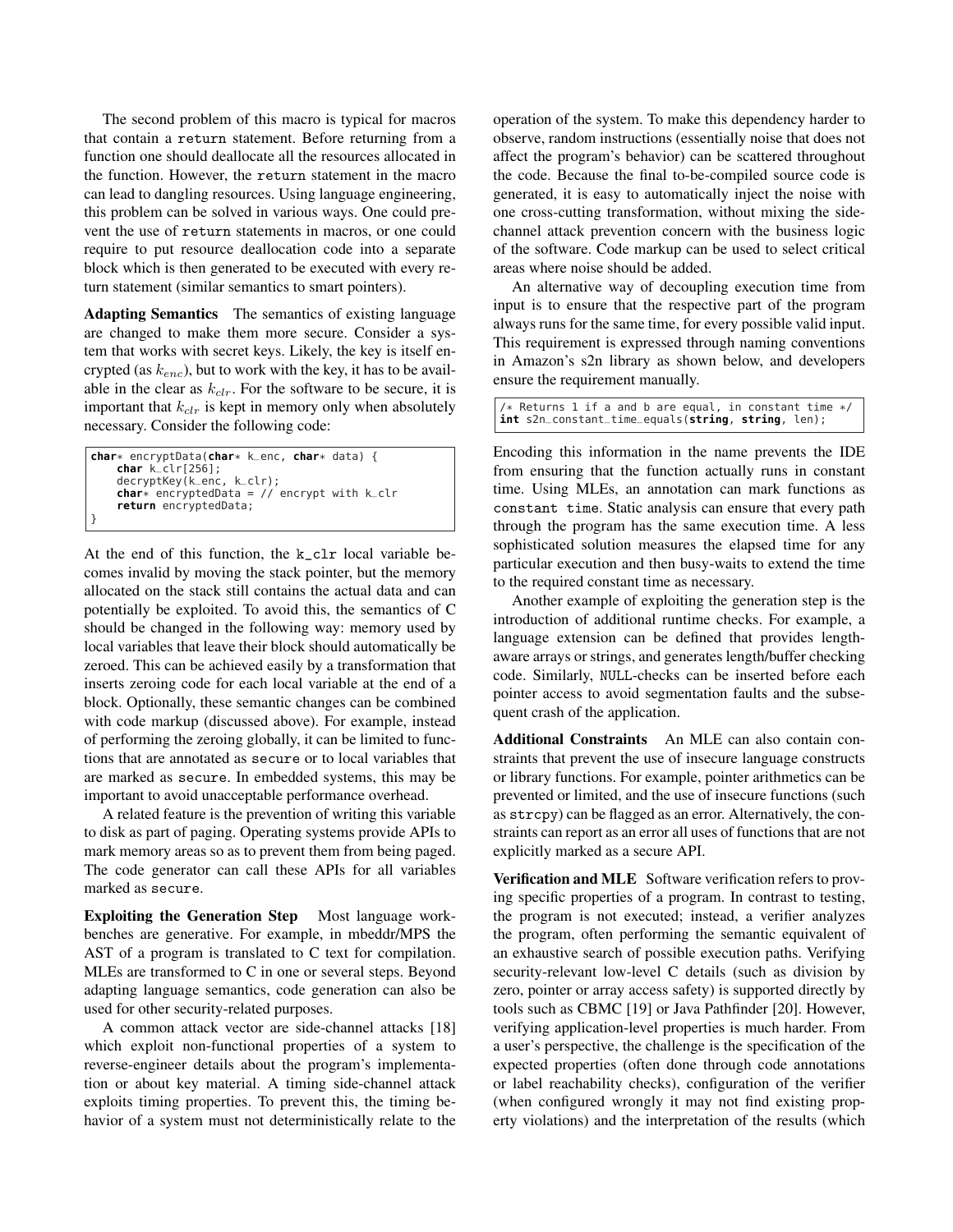| <b>O</b> HeartBleed x                  |            | Verification (CBMC) |          |        |                           |         |             |
|----------------------------------------|------------|---------------------|----------|--------|---------------------------|---------|-------------|
|                                        | Idx.       |                     |          |        | Property Status           | Trac    | Time        |
| //[ Parsing the message ]              | 40         |                     |          |        | dereference fail FAIL     | 59      | 0.44s       |
| size t length = $pM$ ->payload length; | 41         |                     |          |        | dereference fail SUCCESS  |         | 0.35s       |
| $uint8* p = pM->payload;$              | $\Lambda$  |                     |          |        | orithmotic quarti CUCCECC |         | 0.29e       |
|                                        | <b>ALT</b> |                     |          |        |                           |         |             |
| //[ Just some memory to read into, a   | Idx        |                     | Raw Thre |        | Kind                      |         | Value       |
|                                        |            | 0                   | $\circ$  |        | m.payload le 25           |         |             |
| $void* dest = malloc(lenqth);$         |            | lo                  | lo       |        | m.payload le 25           |         |             |
| //[ Here a problem happens, because    | 19         | 0                   | $\circ$  |        | m.payload[0]              | $\circ$ |             |
| memcpy(dest, p, length);               |            | 46                  | 0        | return |                           |         | prepareUnkn |
|                                        |            |                     |          |        |                           |         |             |

Figure 1. Running the verifier to find the Heartbleed problem in mbeddr C.

are often too low-level and detailed). In [13] we introduce an approach called domain-specific C verification that addresses these usability challenges. It relies on the following steps: (1) define MLEs that imply or explicitly specify application-level semantics (2) generate the corresponding low-level C code including verification-specific code annotations or labels (3) automatically invoke the verifier (4) lift the low-level results back to the application level. We have used this approach to verify component contracts in mbeddr, and in [13] we describe how to verify the functional safety of a pacemaker implementation. An example that is directly relevant to software security is given next, based on the Heartbleed bug recently discovered in OpenSSL (http://heartbleed.com/). In essence, the Heartbleed bug is a problem with parsing a heartbeat packet in OpenSSL TLS, which wrongly assumes the well-formedness of packets received from the network. Below we define a simplified heartbeat message data type:

**struct** { **uint16** payload\_length; **unsigned char** payload[payload\_length]; } HeartbeatMessage;

Unfortunately, this is not legal C: it is not possible to specify the array length via a member of the same struct. Instead, the struct must use a pointer to the actual data. OpenSSL's mistakes was trusting the payload\_length value, reading beyond the end of the buffer referred to by the pointer. Such buffer overruns represent a serious security vulnerability. This problem can be detected using verification. To enable it, we create a message with a nondeterministically assigned data buffer, meaning we instruct CBMC to assume all possible values for the variable. To achieve this, we use the assign nondet MLE, specifically built for CBMC-based verifications:

```
HeartbeatMessage prepareUntrustedMessage() {
  HeartbeatMessage msg;
  assign nondet msg;
  return msg;
}
```
Fig. 1 shows the mbeddr user interface after running a CBMC-based robustness analysis. The top-right table shows 2 of the 40+ checked properties, one of which failed. The dereference failure happens in the selected line containing a memcpy call. The bottom-right part shows a trace that leads to the error. The nondeterministic assignment in prepareUntrustedMessage() results in 1 byte allocated in the payload, and the length set to 25. The effort to implement this verification is low, assuming the MLEs for CBMC-based verification are available; only the prepareUntrustedMessage() and a call to the verified dispatching function are required.

MLEs could also be used to avoid such problems in the first place: a native message type could be defined that enforces consistency between a declared size and the buffer. Associated serialization and deserialization functions can be generated and can enforce this consistency. Such a data type recently been added to mbeddr.

Finally, another area where first-class extensions can be combined with verification is the specification of communication protocols, which are a major vector for attacks [21, 22]. If they are expressed as tables, state machines or sequence diagrams, this helps users to visually detect invalid states. In addition, model checking techniques, as discussed above, have also been used successfully to verify the correctness of communication protocols [23, 24].

#### 3.2 Process

In this subsection we discuss how better abstraction, domainspecific notations and review support enable a more secure development process. The stakeholders for the process aspects below are mainly the developers themselves; only for the audits discussed at the end of this subsection do we expect non-developers to become involved.

Better Abstraction, Simplified Review Good abstractions can simplify the code review process. For a review to be productive, it is important that the code can be explained and understood easily. The more directly the code represents relevant domain abstractions, the more productive the review process becomes. For example, reviewing the trysequentially extension can be more effective than the review on the level the corresponding C code<sup>1</sup>.

Better Notation, Simplified Review Beyond just suitable abstractions, suitable notations are also essential because they can more directly resemble established notations in the domain, or because a particular notation reveal certain problems in the code. Consider mbeddr's state machines. While the abstraction "state machine" is already a significant improvement over its encoding as switch statements, the textual notation can still be improved to make review even easier. Fig. 2 shows a state machine represented as text and as a table; a graphical notation is also available in mbeddr. Another example for an easily-readable notation is given in Fig. 3.

Tracing Code reviews are done to ensure the correctness of the code (verification), but also to establish the code's corre-

<sup>1</sup> This assumes that all involved parties know the semantics of the trysequentially extension. However, this is a reasonable assumption in a team that develops software together.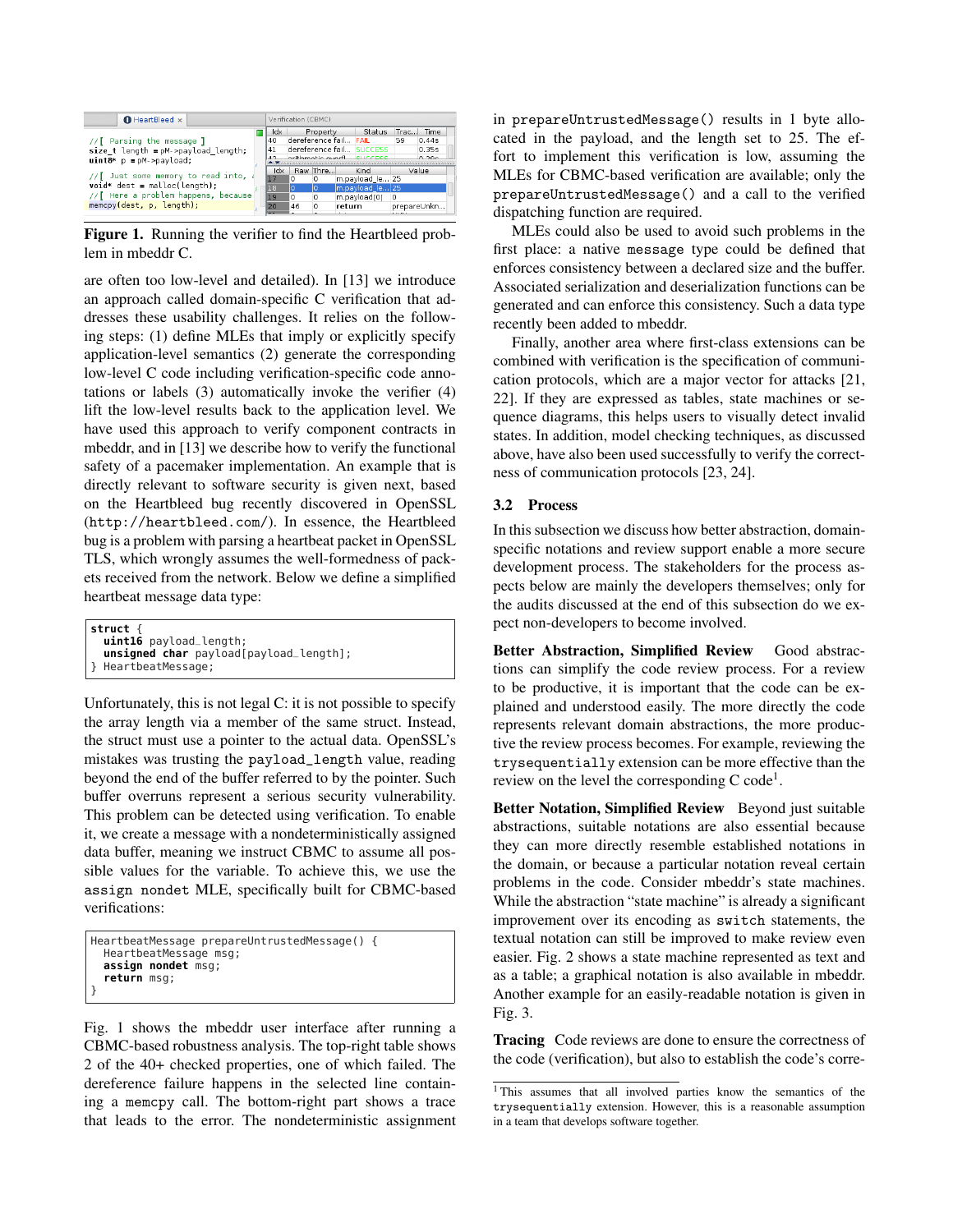```
statemachine TrafficLights initial = red {
 in event timer(int64 t) <no binding>
 in event buttonPressed() <no binding>
 var boolean button = false
 var int64 tEnter = 0state red {
   on buttonPressed [ ] -> red \{ button = true; \}on timer [t - tEnter > 1000] -> green { tEnter = t; }
 I state red
 state green {
   on timer [t - tEnter > 500] -> red { tEnter = t; }
 } state green
```

| statemachine $Trafficticients$ initial = red { |  |  |
|------------------------------------------------|--|--|
|                                                |  |  |

J.

|  |               |                                                 | <b>Events</b>            |
|--|---------------|-------------------------------------------------|--------------------------|
|  |               | timer(int64 t)                                  | buttonPressed()          |
|  |               | red   [t - tEnter > 1000] -> green $[$ ] -> red |                          |
|  | <b>States</b> | { $tEnter = t;$ }                               | $\{$ button = true; $\}$ |
|  |               | green $[t - \text{tEnter} > 500]$ -> red        |                          |
|  |               | $\{$ tEnter = t; $\}$                           |                          |
|  |               |                                                 |                          |
|  |               |                                                 |                          |

Figure 2. A state machine edited as text and as a table.

spondence to the original requirements (validation). For this to be effective, the relationship between a piece of code and its associated requirements must be clear. Requirement tracing [25] addresses this problem by establishing explicit links between (parts of) implementation artifacts and particular requirements. In mbeddr, a requirements trace can be attached to any program node [26] (supporting tracing on any level of granularity) expressed in any language. Fig. 4 shows an example. If the code review should be driven by the requirements, navigation from a requirement to the traced program nodes is possible via MPS' Find Usages support as well as dedicated trace reports (see below).

Expressing Security Requirements mbeddr ships with a requirements language [26]. Each requirement is specified with an ID, a short summary, tags, and a prose description. However, just like mbeddr C, the requirements language is extensible. For example, a classification scheme can be added that classifies requirements according to their security impact. Alternatively, requirements themselves can be traced to a set of overall security guidelines. *Assessments* in mbeddr are customizable reports over a model. They can be used to verify that every section of code is traced to a requirement (code for which there is no requirement is a potential attack

# int32 averageIntArray(int32[] arr, int32 size) {  $\sum_{\substack{i = 0 \\ \text{seturn}}}^{\text{size}} \frac{array[i]{}{\text{array}}}{\text{array}};$ averageIntArray (function)

Figure 3. Mathematical symbols used in C code simplify review of algorithmic code.

| <b>#CONStant</b> LANDING = $100; -\frac{1}{2}$ implements FullStop |  |  |  |  |
|--------------------------------------------------------------------|--|--|--|--|
| exported statemachine FlightAnalyzer initial = beforeFlight {      |  |  |  |  |
| state beforeFlight {                                               |  |  |  |  |
| on next $[tp > a]$ t > 0 m] -> airborne                            |  |  |  |  |
| <b>exit { points += TAKEOFF; }</b> > implements PointsForTakeoff   |  |  |  |  |
| state beforeFlight                                                 |  |  |  |  |

Figure 4. The green-shaded labels are requirements traces. They can be attached to any program node, here they are attached to C constants and a state machine exit action.

vector), or that every security requirement has at least one trace. An example of an assessment is shown in Fig. 6.

Code Review and Security Audit mbeddr supports tracking the review state of code. This can be done at a customizable granularity, and for code expressed in any language. Code starts out as *not reviewed*. It can then be marked as *ready for review* (yellow; see Fig. 5). Once reviewed, the state changes to *reviewed* (green; the color scheme is based on [27]). Upon the change to yellow or green, a hash of the code structure is created and stored with the code itself (in an annotation that is optionally visible to the user). An assessment can be used to get an overview of the review state of the different parts of a system (an example is shown in Fig. 6). When the assessment is updated, the hashes are recalculated to determine which parts have changed and must be reviewed again. Code that has been modified since the last review is marked as *raw* (red).

This facility can be used for regular, team-internal code reviews that aim at detecting bad practices, potential for reuse, convoluted algorithms or bad naming. However, the same approach can also be used for security audits. Compared to code reviews, these are typically performed by different people and have a different goal: finding security vulnerabilities. They often go deeper, and should ideally be performed after every change to the code base, and only on the parts that changed (plus the locations affected by this change, which can be found through data flow and other analyses). The facilities discussed in the above paragraph can detect such changed pieces of code. To ensure that the code has been audited by the external team, the hash used for detecting the changes can be signed with the private key of the auditors. This way it can be cryptographically ensured

```
[Review: ready
                 Reviewed 6 days ago by zaur ]
exported component Judge2 extends nothing {
 int16 points = 0;void judger_reset() <= op judger.reset {
    points = 0;\} }
```
Figure 5. A piece of code can be annotated with a review state. The colors have the following meaning: yellow is *ready for review*, green is *reviewed*, red is *recently created, raw*. The review state is persistent and survives diff/merge operations.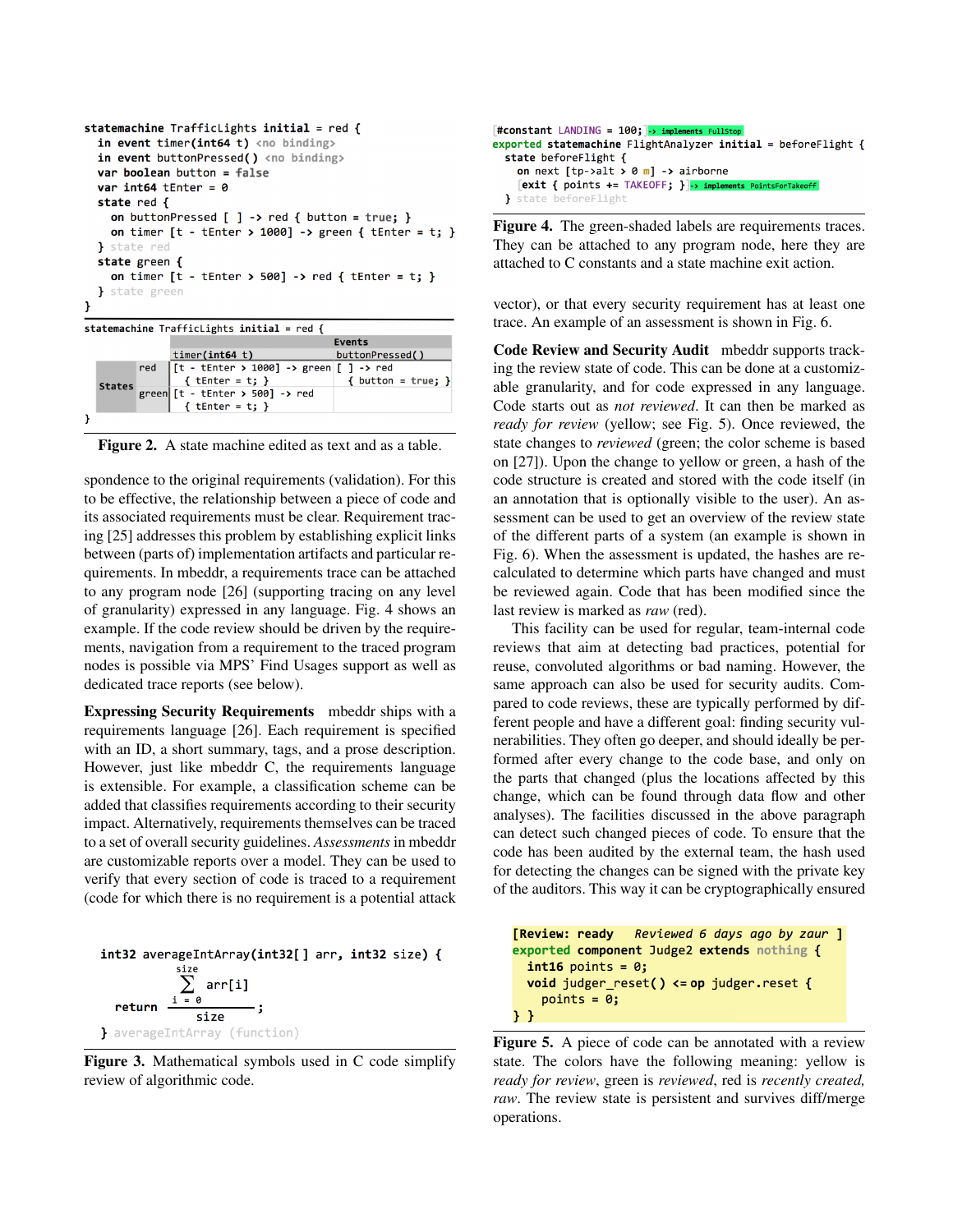| query: |                      | Assessment: ReviewOfComponentsStuff<br>code review summary for chunk Components |
|--------|----------------------|---------------------------------------------------------------------------------|
|        | I reviewed           | instancesJudging [InstanceConfiguration]                                        |
|        | $\blacksquare$ ready | Judge2 [AtomicComponent]                                                        |
|        | I raw                | testJudging [TestCase]                                                          |
|        |                      | not reviewed yet   ContractMessages [MessageDefinitionTable]                    |

Figure 6. An mbeddr assessment is used to collect the information about the review state of the various reviewable parts of the system.

that the review has been performed by those authorized to do the review.

#### 4. Discussion

mbeddr's approach to improving security relies on domainspecific extensions to C programs. We have demonstrated the potential advantages and opportunities of this approach in the previous section. In this section we critically discuss the approach.

Evaluating the MLEs Whether MLEs actually improve security can only be shown by experience, systematic attempts at exploiting the systems, or systematic code review. None of this has been done. In this paragraph we make two arguments why MLEs are a promising direction nonetheless. First, the experience gathered with mbeddr's extensions have shown to improve modularity, testability and robustness of embedded software [12, 14]. A completely verified pacemaker implementation is discussed in [13]. We argue that improved robustness is an important building block of software security, since robust software has a reduced attack surface.

Second, we argue that the MLEs make C generally a better language according to Green's Cognitive Dimensions of Notations [28], a set of established language evaluation criteria<sup>2</sup> . The table in Fig. 7 contains the dimensions most relevant to this paper (the other dimensions are largely unaffected by the MLEs). Incrementally adding MLEs to C is a direct implementation of the *Abstraction Gradient*: the abstraction level can be increased incrementally if and when it makes sense. The user is not forced to encode everything in

<sup>2</sup> Even though it is called Cognitive Dimensions of *Notations*, some of the dimensions actually apply to the language and its abstractions, not just the notation (concrete syntax).

| <b>Abstraction Gradient</b>  | What are the minimum and maximum<br>levels of abstraction exposed by<br>the notation? Encapsulation?                 |
|------------------------------|----------------------------------------------------------------------------------------------------------------------|
| <b>Closeness of Mapping</b>  | How closely does the notation<br>correspond to the problem world?                                                    |
| <b>Diffuseness/Terseness</b> | How many symbols or how much space<br>does the notation require to produce<br>a certain result or express a meaning? |
| <b>Error-proneness</b>       | To what extent does the notation<br>influence the likelihood of mistakes?                                            |

Figure 7. Relevant Cognitive Dimensions of Notations.

either a (too) low- or a (too) high-level language. A suitable MLE can be used (or developed) for each particular case. Adding domain-specific abstractions and notations increases the *Closeness of Mapping* between the program and the domain. The traces also help bring the prose requirements closer to the implementation code. The additional abstractions and notations are also a way of adjusting the *Diffuseness/terseness* of a language (or a specific program). Generally, a more terse program is better, since it exhibits lower complexity [29], assuming the language constructs used to achieve the terseness are known to all involved parties. Finally, as we have discussed above, using the right abstractions reduces the *Error-proneness* of programs because programmers do not have to deal with low-level details irrelevant for the problem at hand. These are all the reasons why we believe that MLEs have a good potential in secure software development.

Learning the MLEs In order to use the MLEs effectively, users have to learn them. This cannot be avoided. However, as a consequence of the ubiquitous IDE support available in MPS, learning the MLEs is relatively simple. We also feel that learning the MLEs is a worthwhile price to pay for the security benefits. As discussed in [30], the usability and learnability of the projectional editor are appropriate for most end users. Of course, to make this practical, training material on the MLEs and the concepts behind them must be provided.

Developing the MLEs The effort of developing the MLEs obviously depends on the level of sophistication of the MLE, but it is generally moderate. For example, the trysequentially MLE (including syntax, type system, transformation and IDE support) can be developed in one hour by an experienced MPS language engineer. Developing the tabular notation for an existing state machine language takes less than a day. The reason for the low efforts is that language workbenches such as MPS are optimized for rapid development of languages (this is discussed in [14]). The modular nature of the MLEs makes the overall complexity manageable. Modularity also allows growing the language [31] over time, developing extensions only as the need arises, avoiding costly up-front investments into MLEs that might not in fact be needed.

Trusting the MLEs When we use higher-level extensions of a language in order to abstract over "irrelevant" details we implicitly trust the extension in two ways. First, we trust that we understand the MLE well enough for us to use it correctly. A well-defined extension should be relatively obvious to the users, so the risk of "using it wrong" is low (but not zero). Second, we trust the transformation that maps the MLE to its equivalent base language implementation. This is an example of tool qualification [32] in the sense through some mechanism we have to build trust that the semantics of the MLE is correct. In practice, this is done via (a suffi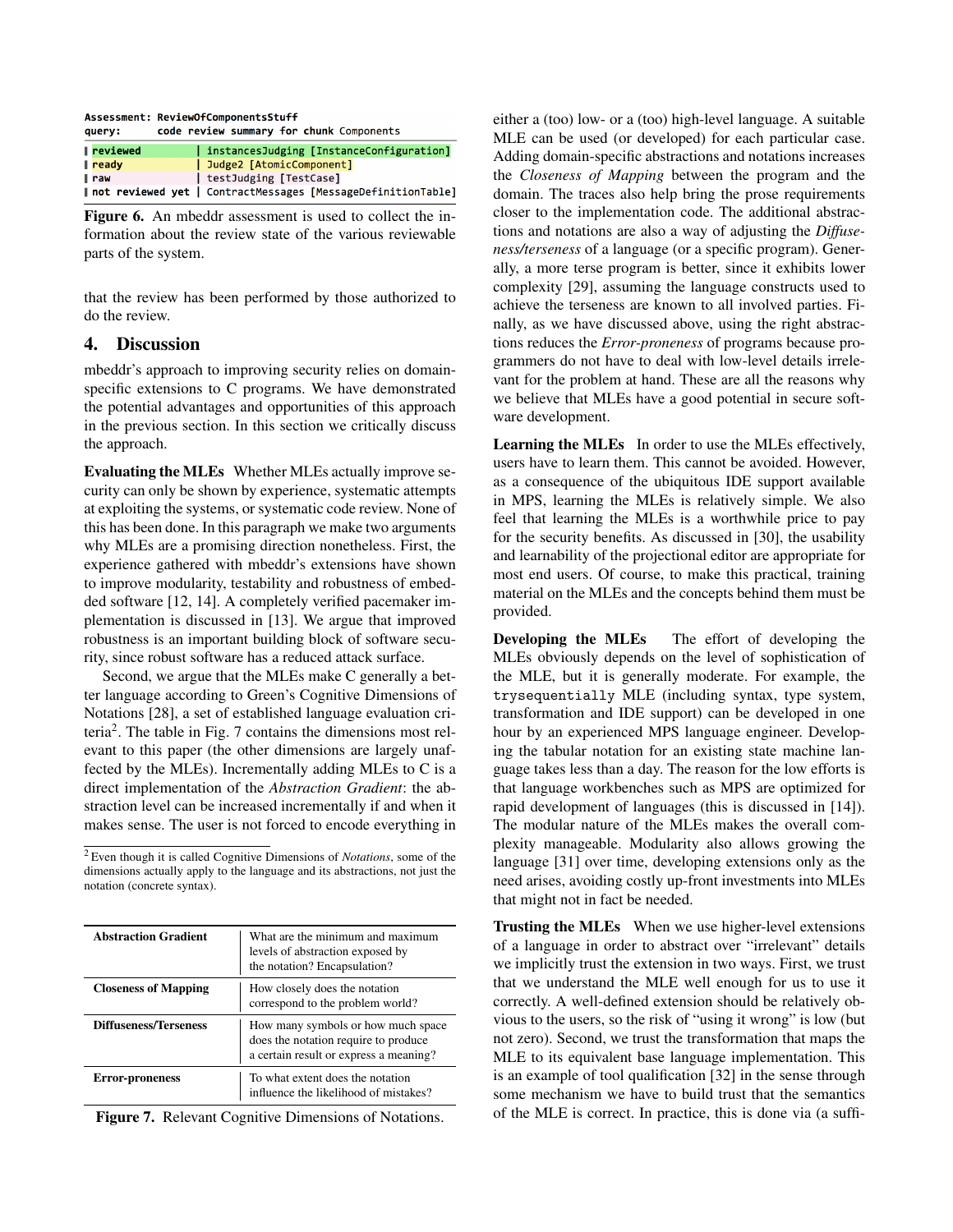ciently large) set of test cases as well as based on experience in practice ("proven in use" in ISO 26262). Although this may be sufficient in some use cases, others require the correctness of the transformation to be proven by analyzing the transformations. Eelco Visser and his group are working on using more formal, more analyzable languages for defining languages [33]. A related issue is known as feature interaction [34]: currently there is no way of predicting what happens if several independent MLEs are combined in the same program. Structurally and syntactically it is never a problem (thanks to projectional editing). But semantic interactions cannot be predicted because there is no formal description of the semantics. However, in practice this problem has not occurred with the 50+ C extensions developed in mbeddr.

In addition, the implementation of MLEs itself now becomes a critical part of the secure software. If an attacker or a careless programmer changes the language or the transformations he could break the security of the software implemented in the language without changing the software code itself. Thus MLEs should potentially be a part of the software project. They should be a subject for audits and reviews, changes to them should be tracked.

Working with Legacy Code Existing C code has not been written using the facilities discussed in this paper, but it may make sense to add the extensions retroactively. It is possible to import existing code into mbeddr. Once the code is in mbeddr, it can be refactored towards the MLEs. Our future work includes an investigation into whether such refactorings can be (partially) automated.

Tool Lock-in mbeddr, as well as the MLEs developed and suggested for improving software security require the use of the MPS language workbench (for developing the MLEs and also for writing code). At this point there is no way this can be avoided; there are no interoperability standards for language workbenches. However, both MPS and mbeddr are open-source software.

**Other Languages** In this paper we focus on C because a lot of secure software (in embedded and cyber-physical systems, the Internet of Things, as well as in operating systems and web servers) is written in C. However, the approach can also be used with other languages and tools. For example, MPS ships with an extensible version of Java; similar MLEs can be developed.

Other Tools The approach can also be used with other language workbenches: Spoofax [35] and Rascal [36] support some of the same language extension facilities as MPS (they are not projectional editors and hence are not as flexible regarding the notations).

# 5. Related Work

Modular C extensions have been developed for mbeddr [37] and in Cox [38] (without IDE support in the latter). Similarly, language extensions for improving security are an established idea [39], and so are dedicated DSLs for specifying aspects of software security [40]. Using static analyses to verify security-relevant properties of C has also been done before [41]. What our contribution adds is the *modular* language *and* IDE extensibility for security-relevant extensions, the use of integrated non-textual notations, as well as the combination of language extension and static analysis.

# 6. Summary

We have shown how modular language extension, in combination with the infrastructure provided by mbeddr and MPS, can be used to improve the security of embedded software. While empirical evaluation is still pending, we have argued why we consider the approach promising. Future work includes the development of specific security-relevant MLEs, as well as their systematic evaluation. We are convinced that MPS and mbeddr are useful platforms for research on improving software security through language engineering and we encourage other research groups to experiment with it.

#### References

- [1] G. McGraw, *Software Security: Building Security In*. Addison-Wesley, 2006.
- [2] R. C. Seacord, *Secure Coding in C and C++*. Pearson Ed., 2005.
- [3] H. Teso, "Aircraft hacking," in *HITB Security Conference, Amsterdam, The Netherlands*, 2013.
- [4] M. Voelter, S. Benz, C. Dietrich, B. Engelmann, M. Helander, L. Kats, E. Visser, and G. Wachsmuth, *DSL Engineering*. dslbook.org, 2013.
- [5] M. Fowler, "Language Workbenches: The Killer-App for Domain Specific Languages?" 2005.
- [6] S. Erdweg, T. Storm, M. Völter *et al.*, "The state of the art in language workbenches," in *Software Language Engineering*, ser. LNCS, M. Erwig, R. Paige, and E. Wyk, Eds. Springer, 2013, vol. 8225.
- [7] "JetBrains Meta Programming System," http://www.jetbrains.com/mps/, accessed 14/9/2015.
- [8] M. Voelter and S. Lisson, "Supporting diverse notations in mps' projectional editor," *GEMOC Workshop 2014*, p. 7, 2014.
- [9] M. Voelter, "Language and IDE Development, Modularization and Composition with MPS," in *GTTSE 2011*, ser. LNCS. Springer, 2011.
- [10] M. Voelter, J. Siegmund, T. Berger, and B. Kolb, "Towards user-friendly projectional editors," in *Software Language Engineering*. Springer, 2014, pp. 41–61.
- [11] M. Voelter, D. Ratiu, B. Kolb, and B. Schaetz, "mbeddr: instantiating a language workbench in the embedded software domain," *Automated Software Engineering*, vol. 20, no. 3, pp. 1–52, 2013.